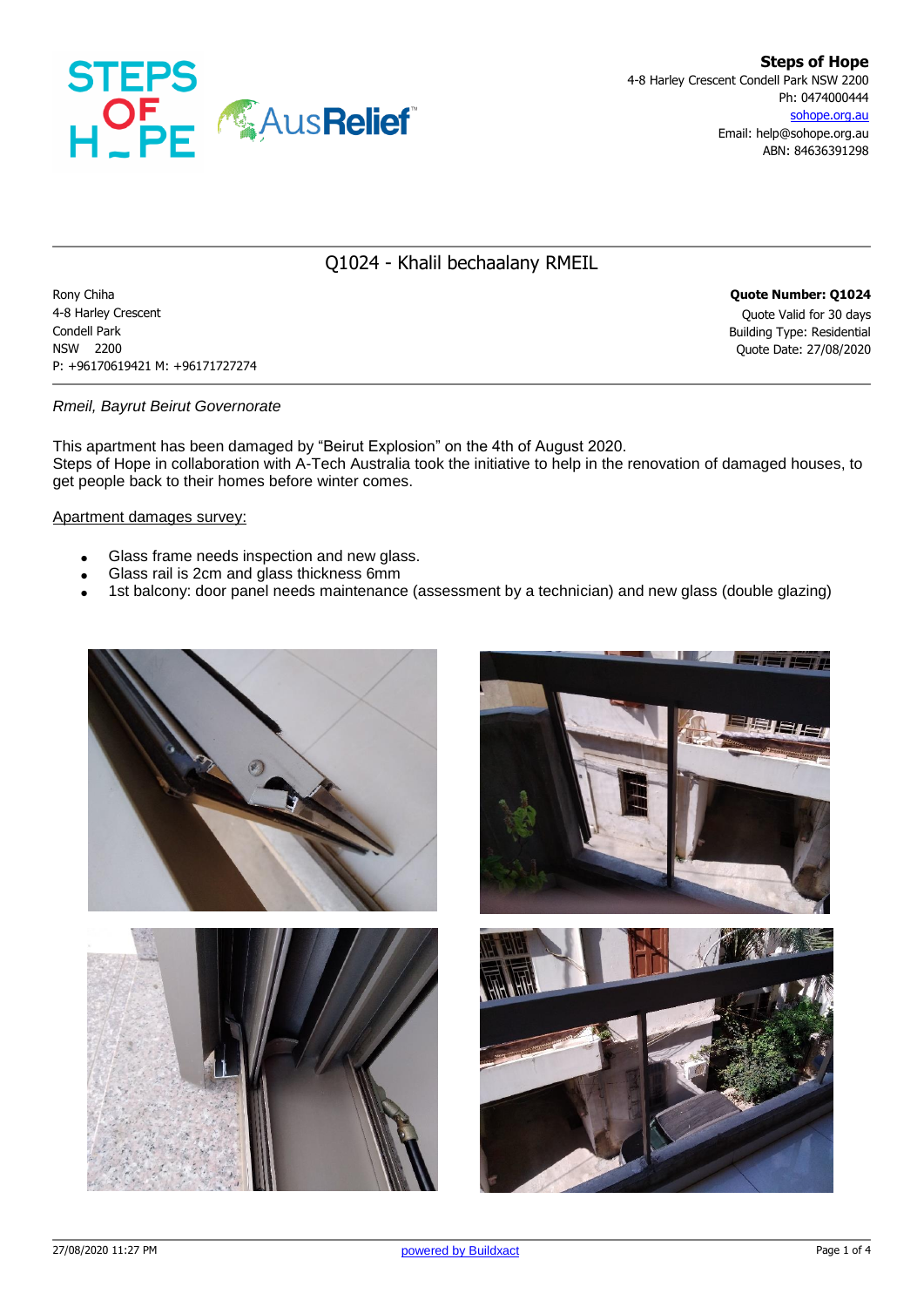

| Specifications and Inclusions                           |  |  |  |  |  |
|---------------------------------------------------------|--|--|--|--|--|
| Glass                                                   |  |  |  |  |  |
| Double Glazing<br>$\bullet$<br>6mm Clear Glass          |  |  |  |  |  |
| <b>Materials</b>                                        |  |  |  |  |  |
| Aluminium Door<br>$\bullet$                             |  |  |  |  |  |
| Labor                                                   |  |  |  |  |  |
| Professional Installer<br>$\bullet$<br>Second Installer |  |  |  |  |  |

| Description         | Dimension (cm) | Quantity | <b>Notes</b>              |
|---------------------|----------------|----------|---------------------------|
| Glass for aluminum  | 202.5 x 89.5   |          | Double glazing sidem 2000 |
| panel               |                |          |                           |
| Glass frame balcony |                |          | See below                 |
|                     |                |          | Glass rail 2cm            |
|                     |                |          | Glass thickness 6 mm      |



**THICKNESS 6MM**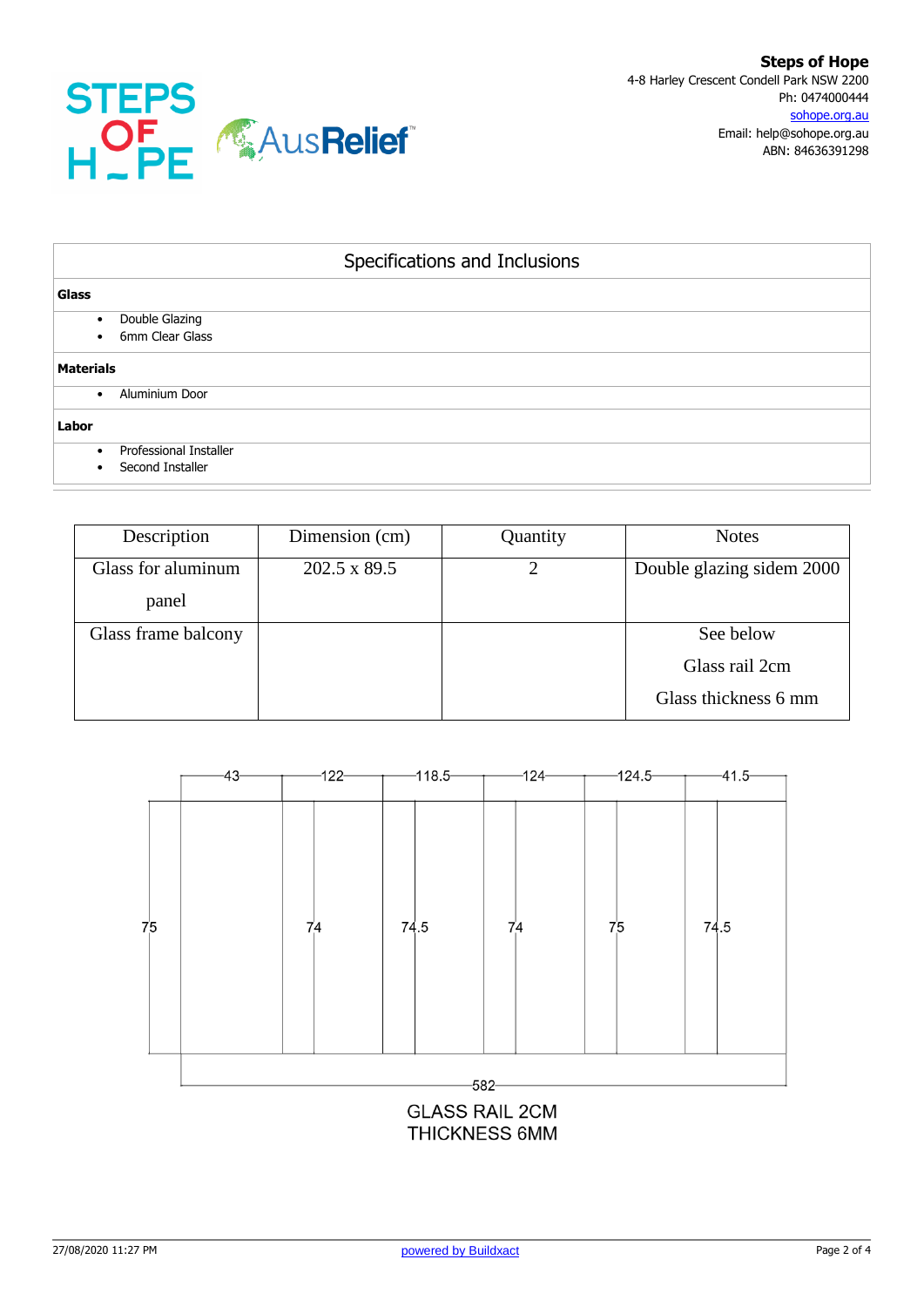

# Q1024 - Khalil Bechaalany

## **Estimate**

| Customer:                                     |                                                               |                                                                       |                                                         | <b>Estimate Details:</b>                                       |              |  |
|-----------------------------------------------|---------------------------------------------------------------|-----------------------------------------------------------------------|---------------------------------------------------------|----------------------------------------------------------------|--------------|--|
|                                               | Rony Chiha<br>4-8 Harley Crescent<br>Condell Park<br>NSW 2200 |                                                                       | Net Total:<br>Markup:<br>Tax:<br><b>Estimate Total:</b> | \$657.50<br>\$0.00 (0%)<br>\$0.00<br>\$657.50                  |              |  |
| Ph: +96170619421<br>Email: help@sohope.org.au |                                                               |                                                                       |                                                         | <b>Building Type: Residential</b><br>Date Prepared: 26/08/2020 |              |  |
|                                               |                                                               |                                                                       | Cost Items                                              |                                                                |              |  |
|                                               | Code                                                          | Description                                                           | Units / UOM                                             | <b>Unit Cost</b>                                               | <b>Total</b> |  |
| 1                                             | Glass                                                         |                                                                       |                                                         |                                                                | \$327.50     |  |
|                                               | 1.1                                                           | Double Glazing<br>Double Glazing                                      | 4.000 m2<br>4.000 m2                                    | \$65.00<br>\$65.00                                             | \$260.00     |  |
|                                               | 1.2                                                           | 6mm Clear Glass<br>6mm Clear Glass                                    | 4.500 m2<br>4.500 m2                                    | \$15.00<br>\$15.00                                             | \$67.50      |  |
| $\overline{2}$                                | <b>Materials</b>                                              |                                                                       |                                                         |                                                                | \$250.00     |  |
|                                               | 2.1                                                           | Aluminium Door<br>Aluminium Door                                      | 2.000 m2<br>2.000 m2                                    | \$125.00<br>\$125.00                                           | \$250.00     |  |
| 3                                             | Labor                                                         |                                                                       |                                                         |                                                                | \$80.00      |  |
|                                               | 3.1                                                           | Professional Installer                                                | 1.000 Day                                               | \$55.00                                                        | \$55.00      |  |
|                                               | 3.2                                                           | <b>Professional Installer</b><br>Second Installer<br>Second Installer | 1.000 Day<br>1.000 Day<br>1.000 Day                     | \$55.00<br>\$25.00<br>\$25.00                                  | \$25.00      |  |

Net Total: \$657.50 Markup: \$0.00 Tax: \$0.00 **Estimate Total: \$657.50**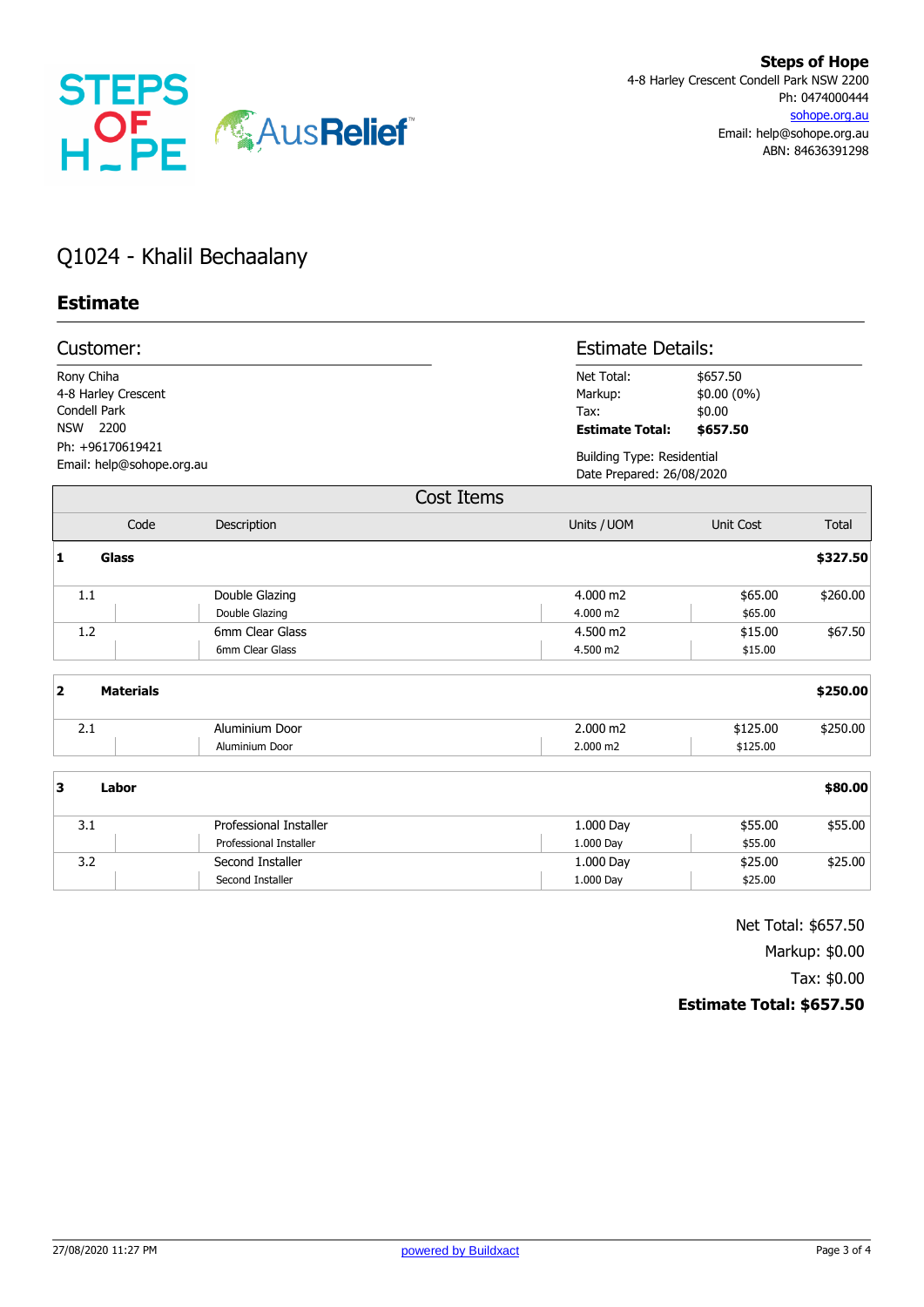

**Steps of Hope** 4-8 Harley Crescent Condell Park NSW 2200 Ph: 0474000444 sohope.org.au Email: help@sohope.org.au ABN: 84636391298

# Case done – After photos